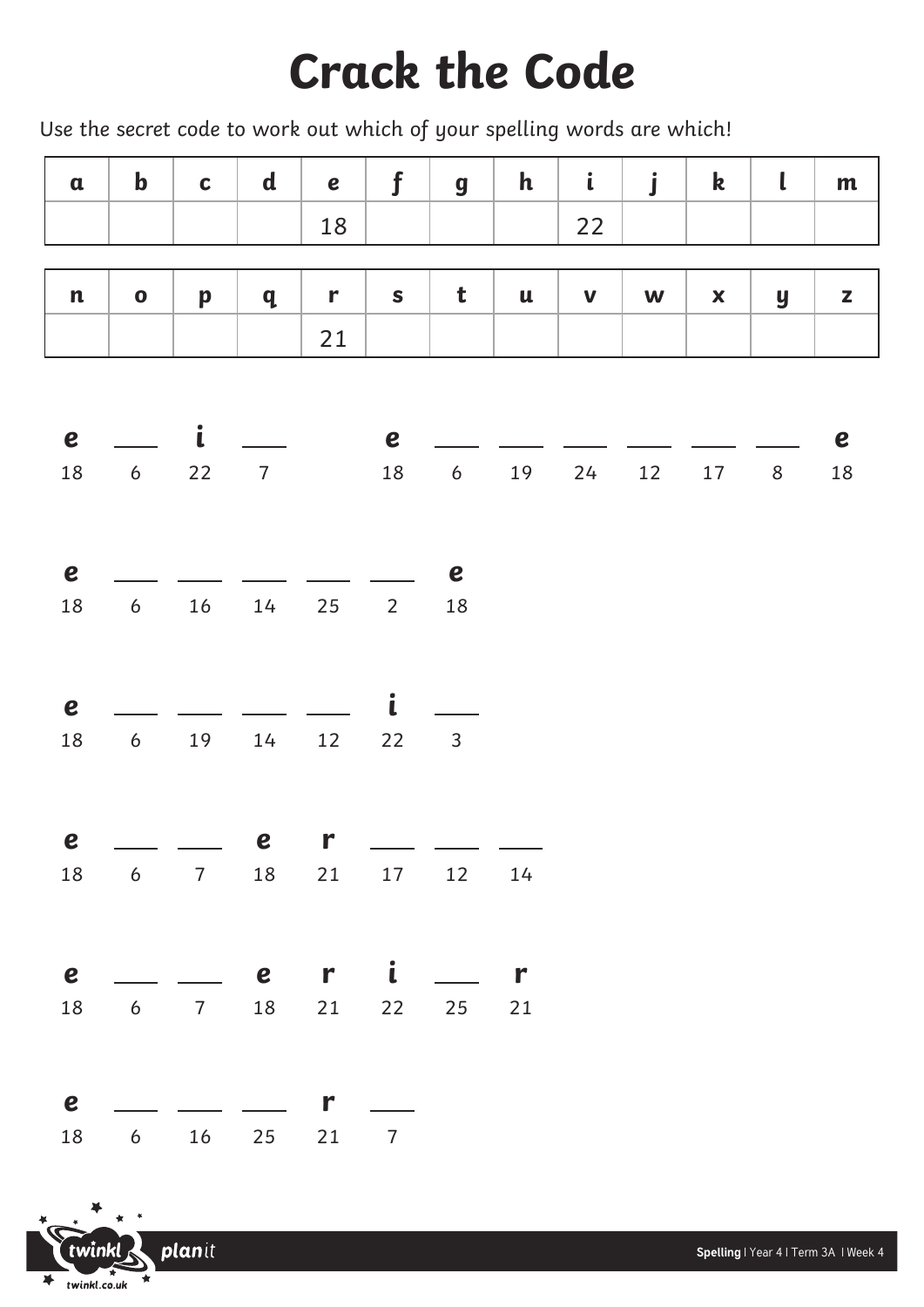|  |  | $e$ $\_\_$ $\_\_$ $r$ $\_\_$ $i$ $\_\_$ $\_\_$   |  |  |  |
|--|--|--------------------------------------------------|--|--|--|
|  |  | 18   6   19   4   21   11   22   25   17         |  |  |  |
|  |  |                                                  |  |  |  |
|  |  |                                                  |  |  |  |
|  |  | $e$ _ _ e _ e _ _ e _ _ _ e _                    |  |  |  |
|  |  | 18   6   16   18   14   18   6   7   18   17   2 |  |  |  |
|  |  |                                                  |  |  |  |

## **Challenge Task**

Solve the riddle to work out which ex- prefix word is being described.

I am a verb and a noun,

With syllables two.

Doors and gates

You must go through.

From inside to out,

Is the action I do.

What ex- word am I?

I am ………………………………………..

Write the word in a sentence with the present perfect tense.

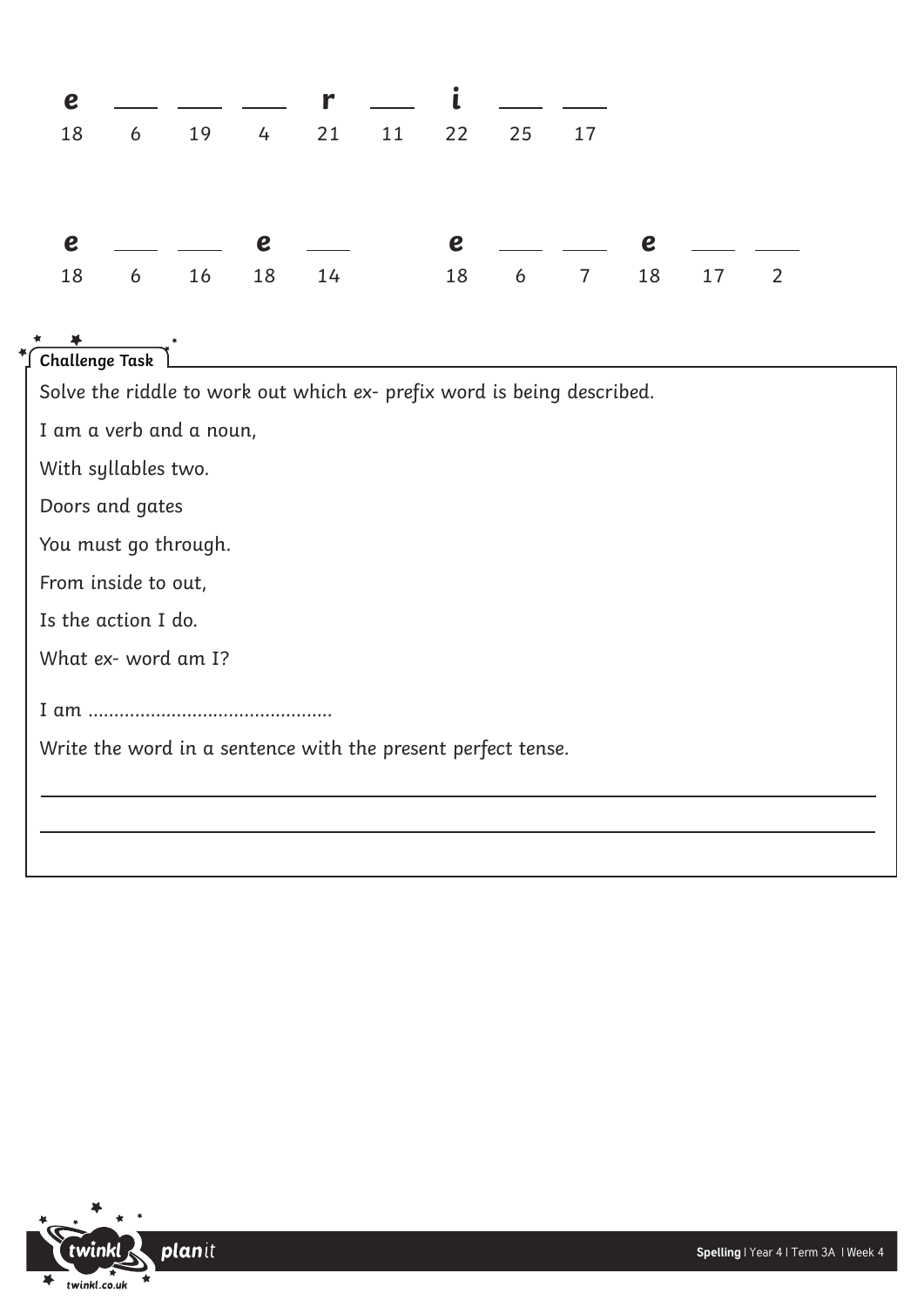## **Crack the Code** Answers

Use the secret code to work out which of your spelling words are which!

| $\mathbf a$      | $\mathbf b$      | $\mathbf c$      | $\mathbf d$      | e                | $\mathbf f$                    | $\boldsymbol{g}$ | $\mathbf h$    | $\mathbf i$ | $\mathbf{j}$     | $\boldsymbol{\mathsf{k}}$  | $\mathbf l$      | m            |
|------------------|------------------|------------------|------------------|------------------|--------------------------------|------------------|----------------|-------------|------------------|----------------------------|------------------|--------------|
| 12               |                  | 19               | $\overline{2}$   | 18               |                                | 8                | 24             | 22          |                  |                            | 14               | $\mathsf{3}$ |
|                  |                  |                  |                  |                  |                                |                  |                |             |                  |                            |                  |              |
| $\mathbf n$      | $\mathbf 0$      | p                | $\mathbf{q}$     | r                | $\mathbf S$                    | t                | $\mathbf u$    | $\mathbf v$ | W                | $\boldsymbol{\mathsf{X}}$  | y                | Z            |
| 17               | 25               | 16               |                  | 21               |                                | $\overline{7}$   | $\overline{4}$ |             |                  | $\boldsymbol{6}$           |                  |              |
|                  |                  |                  |                  |                  |                                |                  |                |             |                  |                            |                  |              |
| $\boldsymbol{e}$ | $\boldsymbol{X}$ | $\boldsymbol{j}$ | $\boldsymbol{t}$ |                  | $\boldsymbol{e}$               | $\boldsymbol{x}$ | $\mathcal{C}$  | $\bm{h}$    | $\boldsymbol{a}$ | $\boldsymbol{\mathcal{V}}$ | $\boldsymbol{g}$ | $\mathbf e$  |
| 18               | $\boldsymbol{6}$ | 22               | $\overline{7}$   |                  | 18                             | $\boldsymbol{6}$ | 19             | 24          | 12               | $17\,$                     | $\,8\,$          | 18           |
|                  |                  |                  |                  |                  |                                |                  |                |             |                  |                            |                  |              |
| $\boldsymbol{e}$ | $\boldsymbol{x}$ | $\boldsymbol{p}$ | $\prime$         | $\boldsymbol{o}$ | $\boldsymbol{d}$               | $\boldsymbol{e}$ |                |             |                  |                            |                  |              |
| 18               | $\boldsymbol{6}$ | 16               | 14               | 25               | $\overline{2}$                 | 18               |                |             |                  |                            |                  |              |
|                  |                  |                  |                  |                  |                                |                  |                |             |                  |                            |                  |              |
| $\boldsymbol{e}$ | $\boldsymbol{x}$ | $\mathcal C$     | $\sqrt{2}$       | a                | $\boldsymbol{j}$               | $\mathbf{m}$     |                |             |                  |                            |                  |              |
| 18               | $\boldsymbol{6}$ | 19               | 14               | 12               | 22                             | $\overline{3}$   |                |             |                  |                            |                  |              |
|                  |                  |                  |                  |                  |                                |                  |                |             |                  |                            |                  |              |
|                  |                  |                  |                  |                  |                                |                  |                |             |                  |                            |                  |              |
| $\boldsymbol{e}$ | $\boldsymbol{X}$ | $\boldsymbol{t}$ | $\boldsymbol{e}$ | $\mathbf{r}$     | $\boldsymbol{\mathcal{W}}$     | a                | $\prime$       |             |                  |                            |                  |              |
|                  | 18 6             |                  | $7 \qquad 18$    |                  | 21 17                          | 12  14           |                |             |                  |                            |                  |              |
|                  |                  |                  |                  |                  |                                |                  |                |             |                  |                            |                  |              |
| $\boldsymbol{e}$ | $\boldsymbol{x}$ | $\boldsymbol{t}$ | e r              |                  | $\overrightarrow{\phantom{a}}$ | $\boldsymbol{o}$ | $\mathbf{r}$   |             |                  |                            |                  |              |
| 18               | $6\overline{)}$  | $7 \qquad 18$    |                  | 21               | 22                             | 25               | $21$           |             |                  |                            |                  |              |
|                  |                  |                  |                  |                  |                                |                  |                |             |                  |                            |                  |              |
| $\boldsymbol{e}$ | $\boldsymbol{x}$ | $\boldsymbol{p}$ | $\boldsymbol{o}$ | $\mathbf{r}$     | $\boldsymbol{t}$               |                  |                |             |                  |                            |                  |              |
| 18               | $6\overline{6}$  | 16               | 25               | 21               | $\overline{7}$                 |                  |                |             |                  |                            |                  |              |